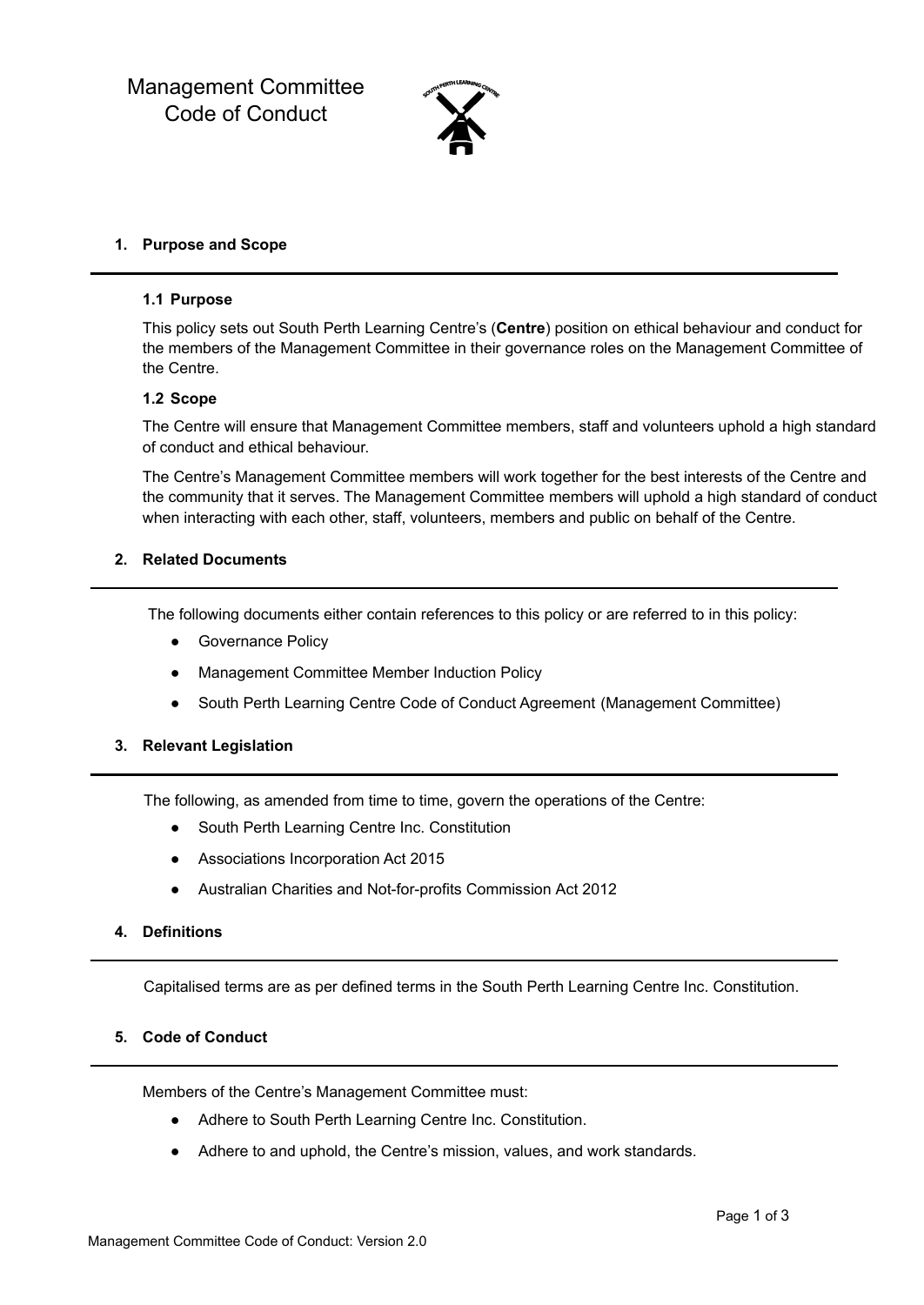Management Committee Code of Conduct



- Agree to act and abide by five key legal duties:
	- I. Duty to act with reasonable care, diligence and skill;
	- II. Duty to act in good faith and for a proper purpose.
	- III. Duty to ensure that the Centre does not incur a debt whilst insolvent;
	- IV. Duty to not misuse information; and
	- V. Duty to not misuse position.
- Ensure that personal and financial interests do not conflict with the duty to the Centre.
- Maintain strict confidentiality of all Management Committee business and issues arising, including meetings and discussions, unless agreed otherwise by the Management Committee.
- Be supportive of and involved in the governance of the Centre, investing a reasonable amount of their time when required.
- Ensure that there is an appropriate separation of duties and responsibilities between itself and the staff.
- Support, encourage and cooperate with other members of the Management Committee to ensure an effectively run Centre.
- Respect the views of others, holding no prejudice in debate.
- Promote the Centre positively and encourage community involvement and membership.

### **6. Procedures**

Management Committee Member Induction

- Management Committee members will be orientated to their roles and responsibilities when they join the Management Committee (See Management Committee Induction Policy).
- The Management Committee Chair, or delegate, will conduct an induction session with the new Management Committee member to discuss the expected code of conduct.
- The new Management Committee member will sign the South Perth Learning Centre Code of Conduct Agreement (Management Committee) on completion of the induction session.